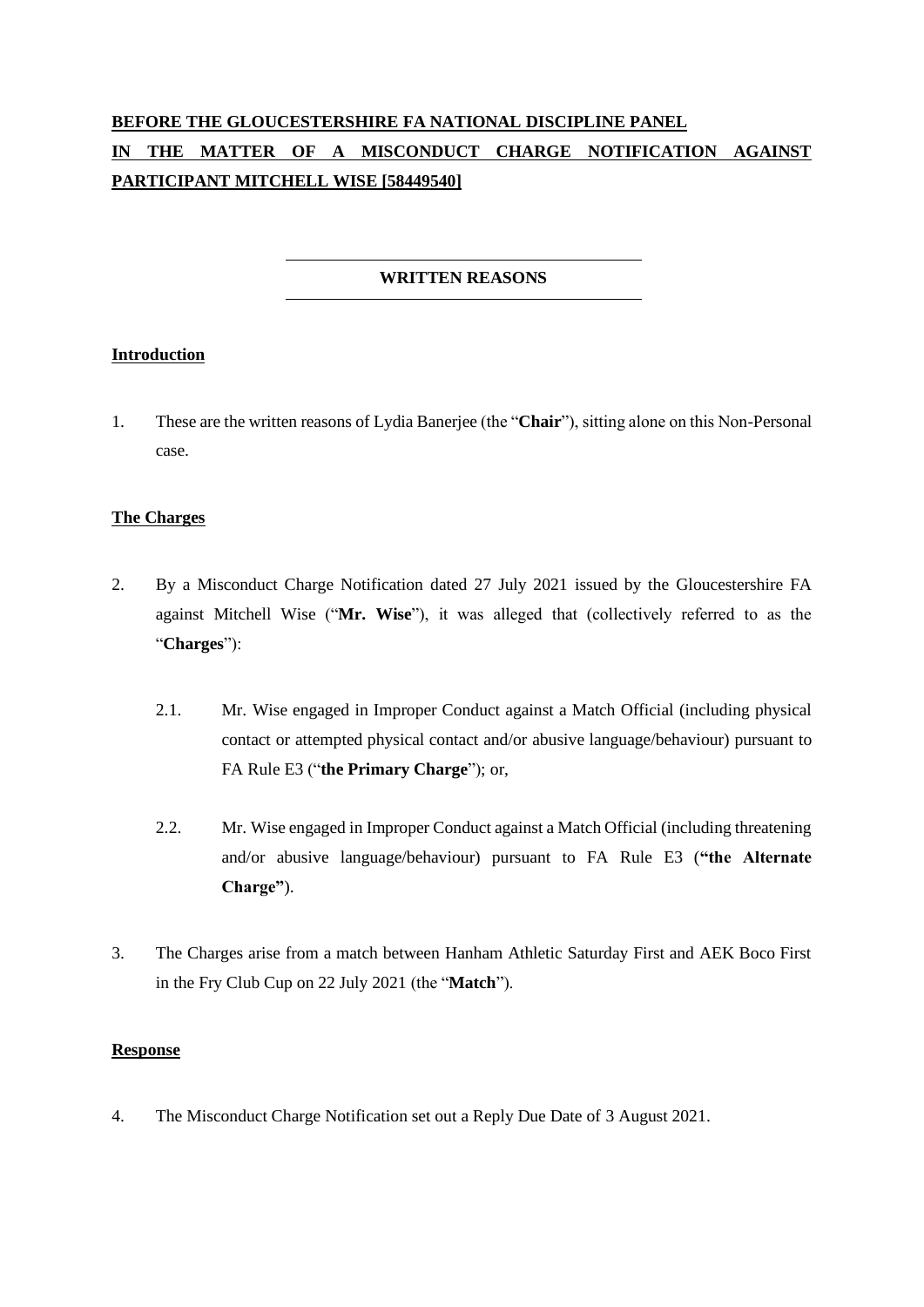- 5. A response was received on 10 August 2021 admitting the Charge. The Response requested consideration on the papers.
- 6. I have assumed that the admission is to the Primary Charge which includes the lessor Alternate Charge.

## **Liability**

- 7. For the issue of liability, the applicable standard of proof is the balance of probabilities; i.e. is it more likely than not that the Charges as alleged are proven to have taken place?
- 8. The Primary Charge is admitted and made out from the details supplied by the Match Referee. The Alternate Charge is also made out but not considered further given the finding on the Primary Charge.

## **Sanction**

- 9. I have had regard to the County FA Disciplinary Sanctions Guidelines, in force for the 2021/2022 season (**"the Guidelines"**).
- 10. The recommended sanction for the Primary Charge is a suspension from all football activity for a period of 182 days and £150 fine. The standard minimum is a suspension from all football activity for a period of 112 days and a £75 fine. In all cases including a mandatory education course and penalty points to the club.
- 11. I take into account the circumstances and seriousness of the incident in deciding whether to depart from the Guidelines. In so doing, I consider the following relevant aggravating and mitigating factors.
- 12. In terms of aggravating factors:
	- a. Mr. Wise targeted the Match Referee after being dismissed; and
	- b. Mr. Wise repeated abusive and/or insulting words towards the Match Referee.
- 13. In terms of mitigating factors: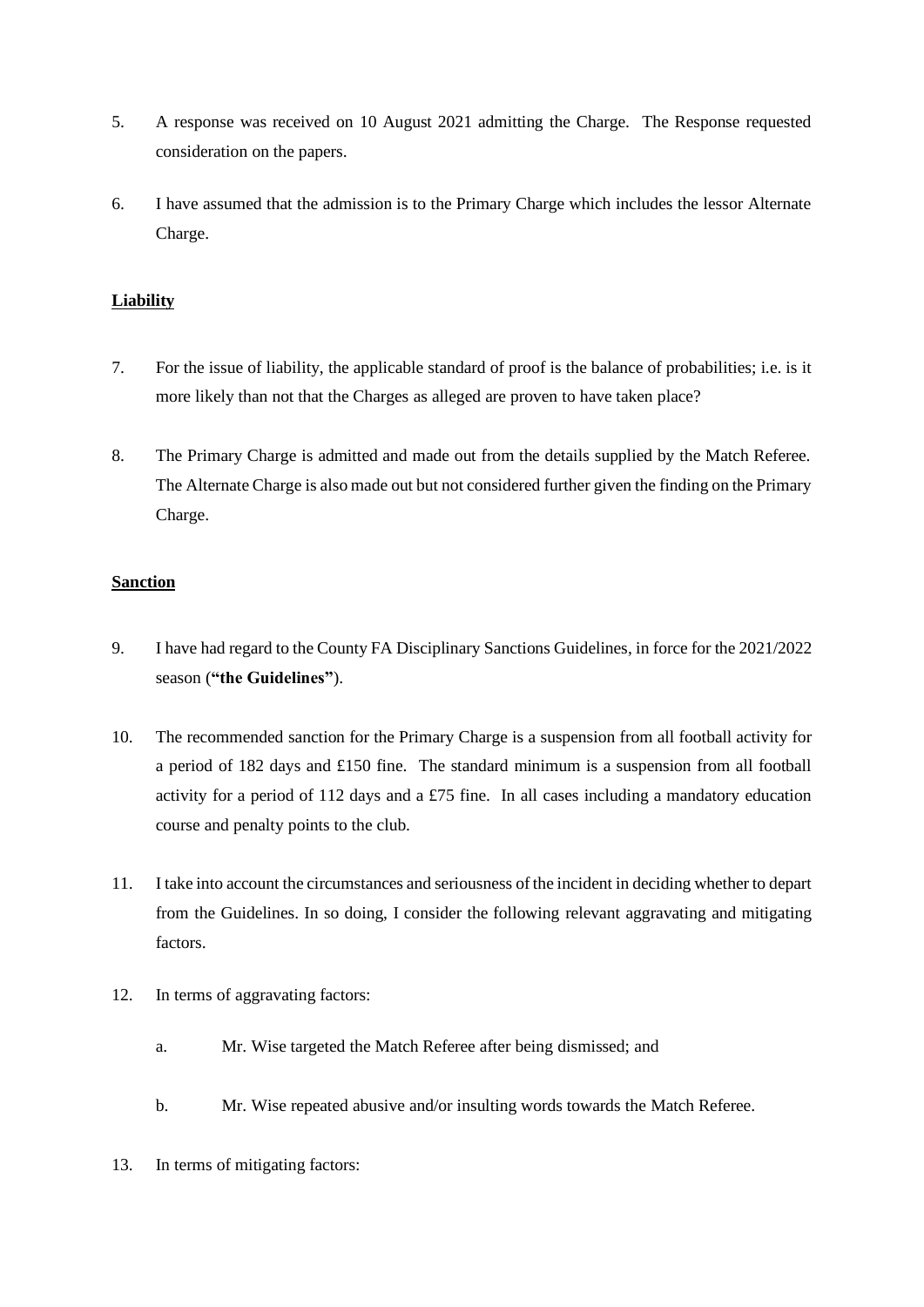- a. Mr. Wise does not have any previous proven charges for the same or similar offences on his disciplinary history; and
- b. Mr. Wise admitted the Charge.
- 14. Overall, I see no reason to depart from the Recommended Sanction although the previous good history might have inclined me towards the minimum sanction Mr. Wise' repetition of the conduct in a number of phases cancelled out any movement away from the Recommended Sanction.

## **Outcome**

- 15. For the reasons set out above:
	- a. The Charges against Mr. Wise are found proven.
	- b. Mr. Wise is to receive the following sanctions:
		- (i) A 182 day suspension from all football activity;
		- $(iii)$  A £150 fine:
		- (iii) Compulsory attendance of an FA Education Course to be completed before the time-based suspension is served. Whereby the Participant fails to comply with the order, a Sine-Die suspension shall be imposed until such time the Participant becomes compliant with the order of the Disciplinary Commission; and,
		- (iv) A warning as to his future conduct.
	- c. Hanham Athletic Saturday is warned as to its future conduct and shall receive 5 club disciplinary points.
- 16. The decision above may be appealed in accordance with the relevant regulations within the prevailing FA Handbook.